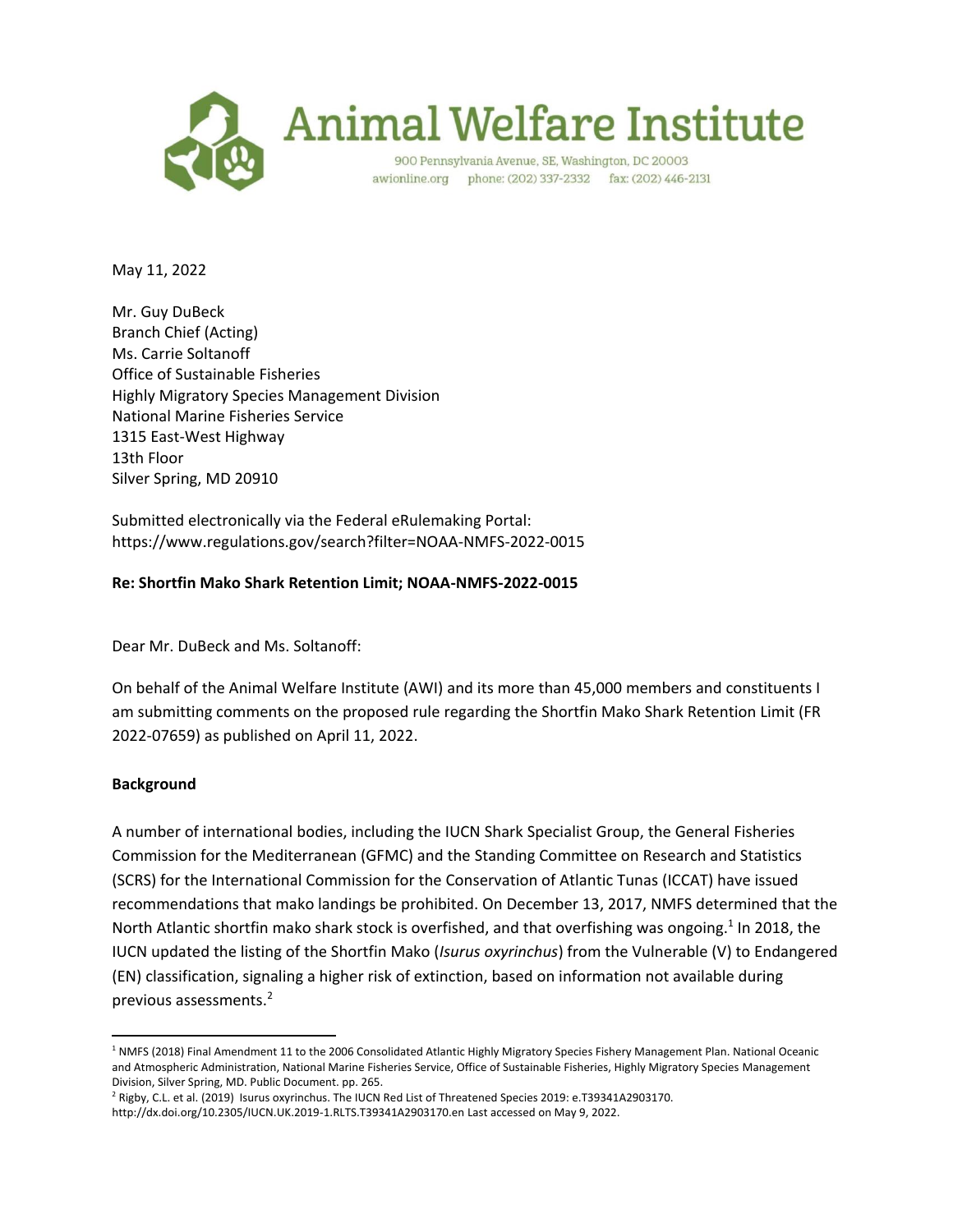As with other sharks of the family Lamnidae, shortfin makos are less resilient than other species in situations of high mortality rates given their longevity, late maturity and extremely low fertility and productivity rates.<sup>3</sup> As a result, the species faces one of the highest risks of overexploitation of sharks caught by Atlantic pelagic longline fleets. 4

As noted by Dulvy et al. regarding IUCN Red Listed sharks, "the killing and landing of chondrichthyans listed as CR or EN (collectively referred to as endangered) should be strictly prohibited wherever possible."<sup>5</sup> Further, ICCAT's SCRS has issued a very clear recommendation with regard to the shortfin mako, stating that, "[g]iven the vulnerable biological characteristics of this stock and the pessimistic findings of the projections, to accelerate the rate of recovery and to increase the probability of success the Group recommends that the Commission adopt a non-retention policy as it has already done with other shark species."<sup>6</sup> Both the North and South Atlantic stocks are under pressure. As SCRS has indicated, "[g]iven that fishery development in the South Atlantic predictably follows that in the North and that the biological characteristics of the stock are similar, there is a significant risk that the South Atlantic stock could follow a similar history to that of the North. If the stock declines it will, like the North stock, require a long time for rebuilding even after significant catch reductions."<sup>7</sup>

**In light of the above, AWI supports the proposal in Alternative 3 to place shortfin mako on the list of prohibited sharks<sup>8</sup> in order to prohibit any catch or retention of shortfin mako sharks in commercial and recreational Highly Migratory Species (HMS) fisheries.** As NMFS itself noted, this approach will help to ensure consistency in HMS regulations, thus ensuring more effective implementation and enforcement of these regulations. This option will strengthen protections for shortfin mako, and as stated by NMFS, will do so without having substantial economic impacts on commercial and for-hire fisheries and HMS tournaments in either the short and long term.<sup>9</sup>

We further encourage NMFS to respond to the January 25, 2021 petition from Defenders of Wildlife and list the shortfin mako as a threatened or endangered species under the Endangered Species Act (ESA),

 $\overline{a}$ 

<sup>&</sup>lt;sup>3</sup> Barreto, R., de Farias, W., Andrade, H., Santana, F. and Lessa, R. (2016) Age, Growth and Spatial Distribution of the Life Stages of the Shortfin Mako, Isurus oxyrinchus (Rafinesque, 1810) Caught in the Western and Central Atlantic. PLoS ONE 11(4): e0153062. https://doi.org/10.1371/journal.pone.0153062

<sup>4</sup> Cortés, E., Domingo, A., Miller, P., Forselledo, R., Mas, F., Arocha, F., et al. (2015). Expanded ecological risk assessment of pelagic sharks caught in Atlantic pelagic longline fisheries. Collect. Vol. Sci. Pap. ICCAT 71, 2637–2688.

<sup>5</sup>Dulvy, N., Pacoureau, N., Rigby, C. et al. (2021) Overfishing drives over one-third of all sharks and rays toward a global extinction crisis. Current Biology Volume 31, issue 21.

<sup>6</sup> ICCAT (2020) Report of the 2019 Shortfin Mako Shark Stock Assessment Update Meeting (Madrid, Spain 20-24 May 2019) SCRS/2019/008 Collect. Vol. Sci. Pap. ICCAT, 76(10): 1-77 (2020).

<sup>&</sup>lt;sup>7</sup> ICCAT and as referenced by NOAA Fisheries best scientific information available (BSIA) framework for Atlantic Highly Migratory Species (HMS) stock assessments and stock status determination[s https://media.fisheries.noaa.gov/2022-](https://media.fisheries.noaa.gov/2022-05/Final%20Regional%20BSIA%20Framework%20for%20Atlantic%20HMS_FINAL.pdf)

[<sup>05/</sup>Final%20Regional%20BSIA%20Framework%20for%20Atlantic%20HMS\\_FINAL.pdf](https://media.fisheries.noaa.gov/2022-05/Final%20Regional%20BSIA%20Framework%20for%20Atlantic%20HMS_FINAL.pdf) Accessed on May 9,2022.

<sup>8</sup> Table 1 of Appendix A to 50 CFR Part 635.

<sup>&</sup>lt;sup>9</sup> Under the section on Alternative 3, NMFS indicated that the overall economic impacts associated with reductions in revenue for the commercial and for-hire fisheries and HMS tournaments would be "similar to those described under Alternative 2 and are not expected to be substantial" and that this alternative "would have minor economic costs on small entities in the short- and long-term". NOAA-NMFS-2022- 0015-0001.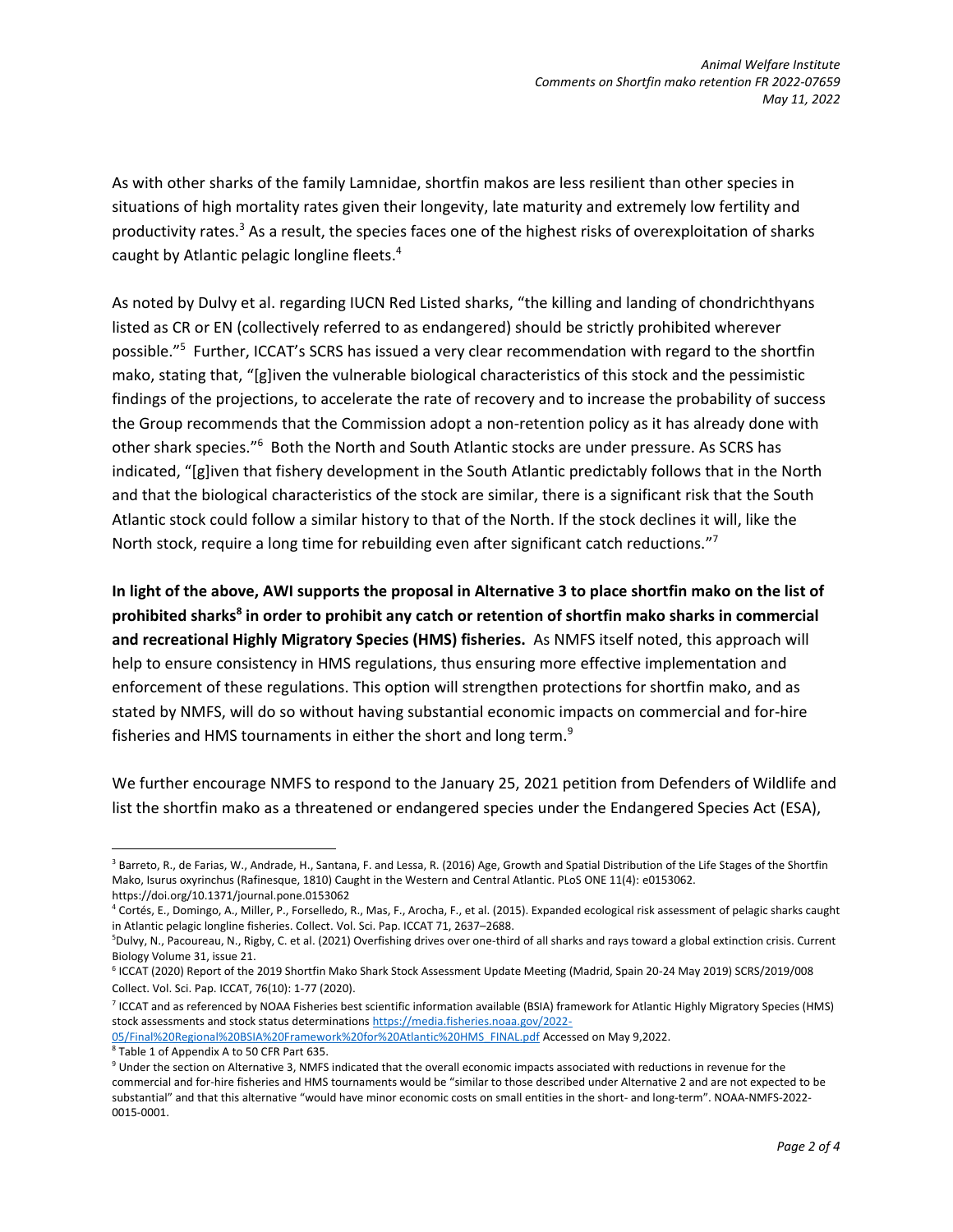which would be consistent with best scientific advice. As mentioned above, IUCN has determined that the species is endangered given that the global population trend has experienced a median reduction of 46.6% with the highest probability of a reduction of 50– 79% over three generation lengths (72–75 years).<sup>10</sup> While overfishing is the leading threat to the species, shortfin mako are also subject to other pressures such as climate change, modification of key habitat and inadequate management and regulatory mechanisms, the cumulative impacts of which, as outlined in Defenders' petition, warrant an ESA listing.<sup>11</sup>

With regard to other elements of the proposed rule, AWI does not support the preferred Alternative 2 as it is currently drafted, as it will allow for a far-too flexible approach to retentions. As indicated by NOAA in a letter to Coastal Zone Managers on April 8, 2022 "[l]imited retention of shortfin mako sharks may be allowed in 2023 and future years..."<sup>12</sup> on a case by case basis, per ICCAT Recommendation 21-09. Alternative 2 could therefore effectively result in only a single year retention ban, which is insufficient to recover the affected stock. **AWI maintains that NMFS should institute an indefinite retention limit of zero for all shortfin mako fisheries until such time that the Atlantic shortfin mako population is rebuilt.**

We note that despite having made the determination in 2017 that the North Atlantic shortfin mako shark is overfished, and subject to ongoing overfishing, NMFS has not yet developed a rebuilding plan as required by the MSA; Magnuson-Stevens mandates that when a fishery is determined to be in an overfished condition, NMFS must include conservation and management measures in its fisheries management plan that will prevent or end overfishing *and* rebuild the fishery, stock or species. 13

National Standard (NS) 2 of the Magnuson-Stevens Fishery Conservation and Management Act (MSA) mandates that fishery conservation and management measures shall be based upon the best science available (BSIA).<sup>14</sup> AWI notes that in addition to its recommended non-retention policy, the SCRS has indicated that even with a zero Total Allowable Catch (TAC), the stock will continue to decline until 2035 before any biomass increases can occur.<sup>15</sup> It is therefore incumbent upon NMFS to set a zero-retention **limit based on ensuring recovery of the stock, consistent with its obligations under the MSA.** Our recommendation is that the rebuilding of the stock should reflect a timeframe of at least two mean generation times (i.e. through 2070).<sup>16</sup>

 $\overline{a}$ 

<sup>&</sup>lt;sup>10</sup> Rigby (2019).

<sup>&</sup>lt;sup>11</sup> Defenders of Wildlife (2021) Petition to List the Shortfin Mako Shark (Isurus oxyrinchus) as Endangered or Threatened Under the Endangered Species Act. Submitted to the U.S. Secretary of Commerce acting through the National Oceanic and Atmospheric Administration and the National Marine Fisheries Service. January 25, 2021[. https://defenders.org/sites/default/files/inline-](https://defenders.org/sites/default/files/inline-files/Petition%20to%20List%20the%20Shortfin%20Mako%20Shark%20%28Isurus%20oxyrinchus%29%20as%20Endangered%20or%20Threatened%20under%20the%20ESA_Sybmitted%20by%20Defenders%20of%20Wildlife%20%28Jan.%2025%2C%202021%29.pdf)

[files/Petition%20to%20List%20the%20Shortfin%20Mako%20Shark%20%28Isurus%20oxyrinchus%29%20as%20Endangered%20or%20Threaten](https://defenders.org/sites/default/files/inline-files/Petition%20to%20List%20the%20Shortfin%20Mako%20Shark%20%28Isurus%20oxyrinchus%29%20as%20Endangered%20or%20Threatened%20under%20the%20ESA_Sybmitted%20by%20Defenders%20of%20Wildlife%20%28Jan.%2025%2C%202021%29.pdf) [ed%20under%20the%20ESA\\_Sybmitted%20by%20Defenders%20of%20Wildlife%20%28Jan.%2025%2C%202021%29.pdf](https://defenders.org/sites/default/files/inline-files/Petition%20to%20List%20the%20Shortfin%20Mako%20Shark%20%28Isurus%20oxyrinchus%29%20as%20Endangered%20or%20Threatened%20under%20the%20ESA_Sybmitted%20by%20Defenders%20of%20Wildlife%20%28Jan.%2025%2C%202021%29.pdf) Last accessed on May 9, 2022.

<sup>&</sup>lt;sup>12</sup> Letter from Director, Office of Sustainable Fisheries National Marine Fisheries Service Kelly Denit to Coastal Zone Program Managers. April 8, 2022. Re: Federal Consistency Determination for a Proposed Rule to Modify the Retention Limit of Shortfin Mako Sharks - RIN 0648-BL17. <sup>13</sup>16 U.S.C. §§1853(a)(10); 1854(e). We note that this letter pre-dates the Federal Register publication of the Shortfin Mako Shark Retention Limit Proposed Rule on April 11, 2022.

<sup>14</sup> 16 U.S.C. § 1851(a)(2).

<sup>15</sup> ICCAT (2020).

<sup>&</sup>lt;sup>16</sup> This would be consistent with SCRS advice.